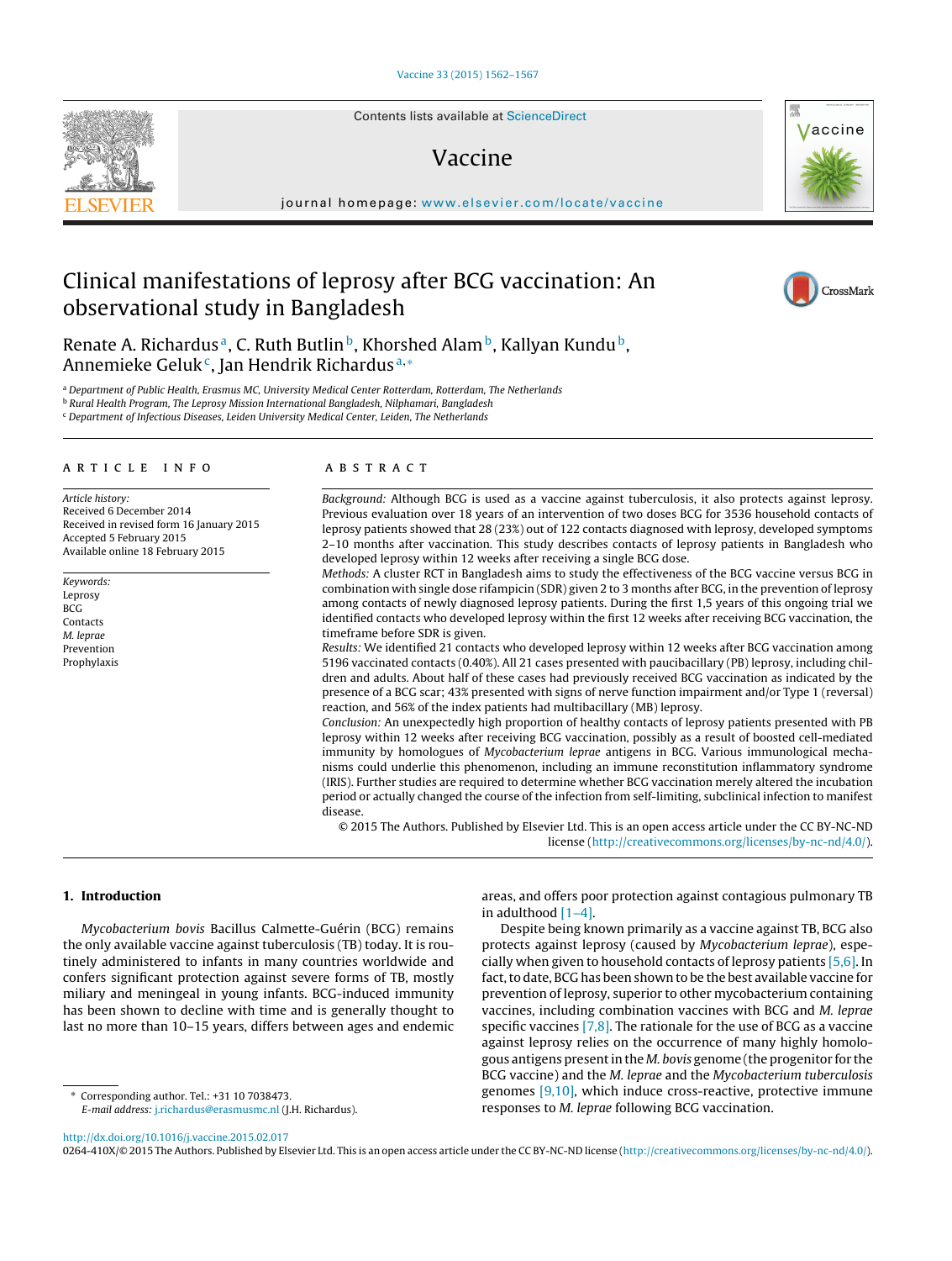Because of BCG's protective effects against leprosy, Brazil has officially recommended BCG since the early 1970s for household contacts of leprosy cases, as a boost to routine BCG vaccination in new-borns as a TB prophylactic vaccine. Since 1991, the Brazilian Ministry of Health has advised two doses of BCG to be administered to both current household contacts and contacts of index cases who were diagnosed within the previous five years. This policy was assessed in a cohort study of 3536 contacts of 1161 leprosy patients in Brazil [\[11\],](#page-5-0) showing that the protection conferred by a booster BCG vaccination was 56% and was not substantially affected by previous BCG vaccination. Among the 122 new cases detected during 18 years of contact follow-up, leprosy was diagnosed in 28 of these contacts (23%) relatively soon after vaccination (2–10 months). Due to incomplete follow-up, the study needs to be interpreted with caution, and in particular the increased risk of tuberculoid leprosy in the first months after BCG vaccination needs further substantiation.

The COLEP study in Bangladesh showed that the use of a single dose of rifampicin (SDR) in contacts of newly diagnosed leprosy patients reduced the overall incidence of leprosy in the first two years by 57% [\[12\].](#page-5-0) Furthermore, this study showed that the effect of SDR depended on the BCG status of the contact: If the contact had received BCG vaccination as part of a childhood vaccination program (as established by the presence of a BCG-scar), the protective effect of SDR was 80% [\[13\].](#page-5-0) And if not, the protective effect of BCG alone was 57%.

In view of the above findings regarding BCG vaccine and SDR in contacts of leprosy patients, a cluster randomized controlled trial was initiated in Bangladesh in 2012 with the aim to study the effectiveness of the BCG vaccine versus BCG in combination with SDR given 2 to 3 months after BCG, in the prevention of leprosy among contacts of newly diagnosed leprosy patients [\[14\].](#page-5-0) In this trial special attention is given to the occurrence of clinical manifestations of leprosy in the first 12 weeks after the contacts received BCG vaccination, the timeframe before SDR is given. Here we report the occurrence of 21 cases of leprosy (among 5196 vaccinated contacts) during this first period after BCG vaccination and describe the characteristics of these patients and their disease symptoms. Furthermore, the possible underlying immunological mechanisms and implications for public health practice are discussed.

#### **2. Methods**

The study is part of the MALTALEP trial [\[14\]](#page-5-0) that is currently conducted in the districts of Nilphamari, Rangpur, Thakurgaon and Panchagarh in northwest Bangladesh. Leprosy patients are recruited into the trial through the Rural Health Program (RHP) of The Leprosy Mission International Bangladesh (TLMIB), located in Nilphamari; a referral centre specialized in the detection and treatment of leprosy. The population of the four districts is around 7000,000 (2011 census  $[15]$ ) and approximately 600 new leprosy patients were detected per year between 2011 and 2013. The population in the four districts is mainly rural, but also includes six main towns.

The MALTALEP trial is a cluster randomized controlled trial. The aim is to study the effectiveness of the BCG vaccine alone versus BCG in combination with single-dose rifampicin (SDR) in the prevention of leprosy among contacts of newly diagnosed leprosy patients. Full details of the trial protocol were described previously [\[14\].](#page-5-0) In summary, contact groups of approximately 15 persons are established for each of the 1300 newly diagnosed leprosy patients (index cases) included in the trial, which will result in roughly 20,000 contacts in total. The contact groups are divided randomly over the two arms of the trial with approximately 10,000 contacts each. Contacts who have been diagnosed with leprosy in the past, are diagnosed at the intake examination (i.e. co-prevalent cases) or are clinically considered to be leprosy suspects at intake examination, are excluded from the trial. All contacts are screened by trained and experienced health workers at intake, to ensure they had no apparent signs of leprosy at the time of intake. After written informed consent was obtained, BCG was administered to all subjects (i.e. healthy contacts) followed by SDR 8–12 weeks later in the intervention group. Subsequent follow-up takes place one year and two years after intake. The primary outcome is the occurrence of clinical leprosy within two years of intake. Individuals who are suspected to have leprosy at any of the follow-up time points or who present to a health clinic between follow-ups are sent to the specialized leprosy hospital in Nilphamari or a local clinic for confirmation of their disease by a specialist clinician and for treatment. Intake for the trial was started in August 2012 and is expected to be completed in 2015.

In this paper we report on incidental observations during the ongoing trial of all new leprosy cases among healthy contacts who were diagnosed within 12 weeks after receiving BCG (and before receiving SDR) between December 2012 and May 2014. We present demographic and clinical data of the patients as recorded in our database as a routine procedure for the purpose of the trial.

# **3. Results**

A total of 21 contacts (0.40%) were diagnosed with leprosy within 12 weeks after receiving BCG vaccination, out of 5196 contacts who had received BCG and were screened after 8–12 weeks.

[Table](#page-2-0) 1 shows the characteristics of the healthy contacts who developed leprosy within 12 weeks after BCG vaccination. Of these contacts, 10 (48%) were male and 11 (52%) female. [Table](#page-2-0) 2 shows the characteristics of the contacts who received BCG vaccination but who did not develop leprosy. The differences between the groups do not show statistical significance  $(P > 0.05)$  due to the low number of contacts with leprosy, but some of the observed group characteristics are worth noting. The male-female distribution is also nearly equal in this group (47% and 53%, respectively). The average age at registration was 29 years (range: 10–70 years) among the contacts who developed leprosy, and 28 years (range: 5–90 years) in the group of contacts who did not develop leprosy. There were 8 children ( $\geq$ 5 to <16 years of age) who developed leprosy within 12 weeks after BCG vaccination, representing 38% of the new cases. Among the contacts who did not develop leprosy, 34% were children. Nine (43%) of the new patients were household contacts to the index patient, sharing either the same kitchen or roof, or both. The remaining 12 (57%) were direct neighbours of the index patient. In the group of contacts who did not develop leprosy, 31% were household contacts of the index patient, a lower proportion. Nine contacts who developed leprosy (43%) were known to be blood relatives to the index patient, 3 were other relatives (unclear if blood relative or not), or in-laws. In the group of contacts who did not develop leprosy, 25% were blood relatives to the index patient. Twelve (57%) contacts developing leprosy had probably received BCG for the first time or no sufficient response was induced upon initial vaccination, since no BCG scar was observed. The other 9 (43%) had a BCG scar and were thus revaccinated. In the group of contacts that did not develop leprosy, the proportion with a BCG scar was higher (56%). These differences are also apparent in the proportion of leprosy among household contacts (0.55%) and neighbours (0.34%), blood related (0.69%) and not blood related relatives (0.30%), and those with (0.31%) and without (0.53%) a BCG scar [\(Table](#page-2-0) 2).

The average time from BCG to first suspicion of leprosy by the field staff was 9 weeks (range: 3–11 weeks) ([Table](#page-2-0) 1). Two of these contacts came to a clinic on their own initiative before the planned follow-up time, because they detected leprosy patches themselves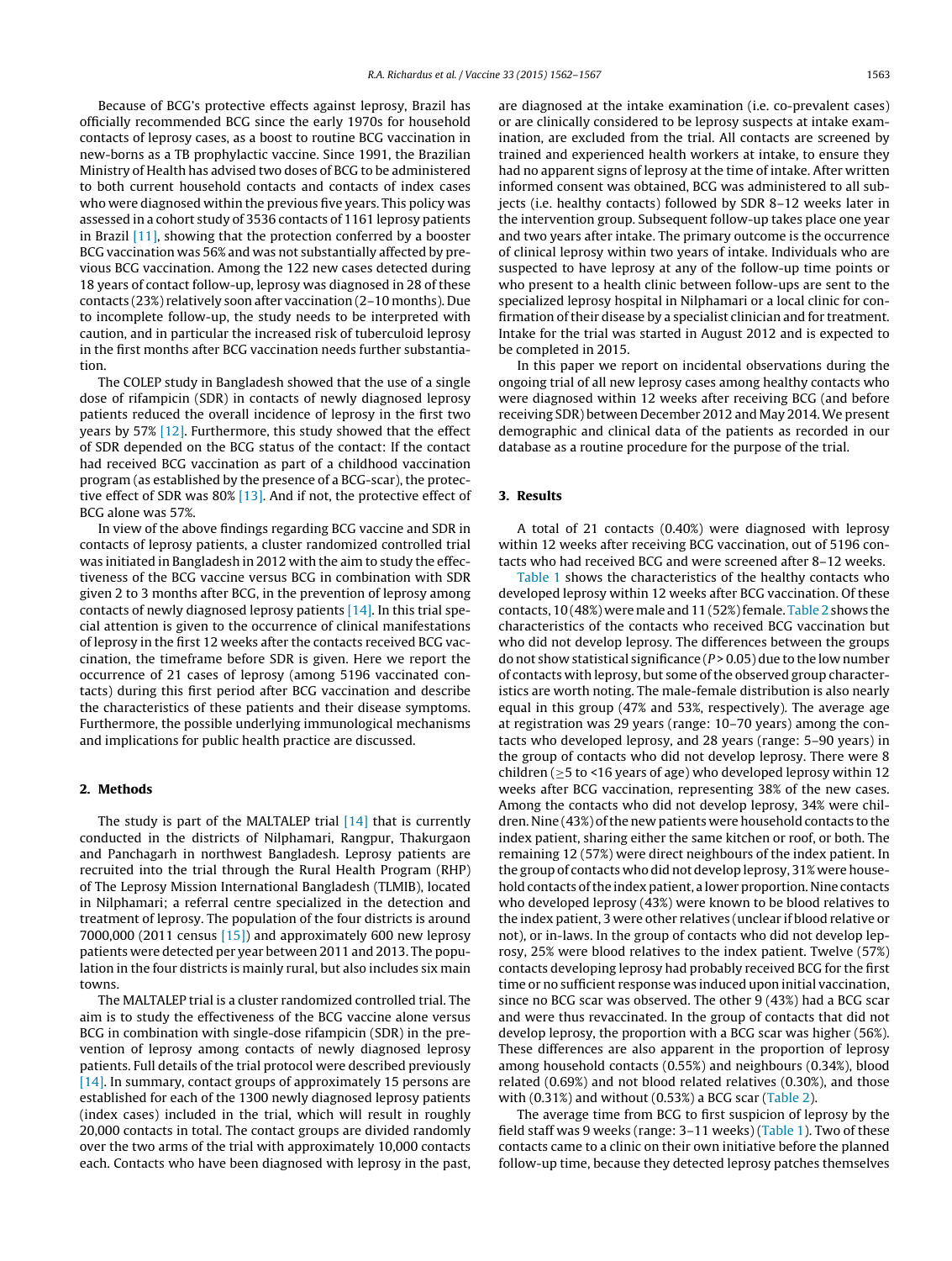# <span id="page-2-0"></span>**Table 1**

Characteristics of new cases of leprosy among contacts within 12 weeks of BCG vaccination.

| Contact no. | Age | Sex          | Blood<br>relation to<br>index <sup>*</sup> | Contact<br>level* | <b>BCG</b> scar<br>(Y/N) | Time from BCG<br>to patient first<br>noticing patch<br>(in weeks) | Time from BCG<br>to first<br>suspicion of<br>leprosy by<br>clinician (in<br>weeks) | Smear result<br>(BI) | Classification<br>(Ridley Jopling) | Nerve<br>involvement<br>(Y/N) | Reversal<br>reaction<br>(Y/N) |
|-------------|-----|--------------|--------------------------------------------|-------------------|--------------------------|-------------------------------------------------------------------|------------------------------------------------------------------------------------|----------------------|------------------------------------|-------------------------------|-------------------------------|
|             | 24  | $\mathbf{F}$ | N                                          | H                 | Y                        | Unknown                                                           | 10                                                                                 | Negative             | <b>TT</b>                          | N                             | N                             |
| 2           | 10  | F            | $N^*$                                      | N                 | Υ                        | 10                                                                | 10                                                                                 | Negative             | TT                                 | N                             | N                             |
| 3           | 11  | F            | Y                                          | H                 | N                        | Unknown                                                           | 9                                                                                  | Refused              | <b>BT</b>                          | N                             | N                             |
| 4           | 40  | M            | N                                          | N                 | Υ                        | Unknown                                                           | 10                                                                                 | Negative             | <b>BT</b>                          | N                             | N                             |
| 5           | 60  | F            | Y                                          | N                 | N                        | Unknown                                                           | 10                                                                                 | Negative             | <b>BT</b>                          | Y                             | N                             |
| 6           | 70  | M            | N                                          | N                 | N                        | 2                                                                 | 10                                                                                 | Negative             | <b>TT</b>                          | N                             | N                             |
|             | 12  | F            | Y                                          | H                 | Υ                        | 7                                                                 | 9                                                                                  | Refused              | <b>TT</b>                          | N                             | N                             |
| 8           | 40  | F            | N                                          | N                 | N                        | 10                                                                | 10                                                                                 | Negative             | <b>BT</b>                          | N                             | N                             |
| 9           | 55  | M            | Y                                          | N                 | N                        | Unknown                                                           | 9                                                                                  | Negative             | <b>BT</b>                          |                               |                               |
| 10          | 34  | M            | Y                                          | N                 | N                        | 4                                                                 | 9                                                                                  | Negative             | <b>BT</b>                          | N                             |                               |
| 11          | 12  | F            | $N^+$                                      | H                 | Υ                        | Unknown                                                           | 10                                                                                 | Negative             | <b>BT</b>                          | Υ                             | N                             |
| 12          | 35  | F            | Y                                          | H                 | N                        | 11                                                                | 11                                                                                 | Negative             | <b>TT</b>                          | N                             | N                             |
| 13          | 38  | M            | N                                          | N                 | N                        | 4                                                                 | 9                                                                                  | Negative             | <b>BT</b>                          | N                             | N                             |
| 14          | 27  | F            | N                                          | N                 | Υ                        | 4                                                                 | 9                                                                                  | Negative             | <b>BT</b>                          | N                             |                               |
| 15          | 15  | F            | N                                          | N                 | Υ                        | 2                                                                 | 9                                                                                  | Negative             | <b>BT</b>                          | Υ                             | N                             |
| 16          | 16  | M            | Y                                          | H                 | Υ                        | Unknown                                                           | 9                                                                                  | Negative             |                                    | N                             | N                             |
| 17          | 12  | M            | Y                                          | H                 | Υ                        | 10                                                                | 10                                                                                 | Negative             |                                    | N                             | N                             |
| 18          | 12  | M            | $N^*$                                      | H                 | N                        | 4                                                                 | 10                                                                                 | Negative             |                                    | N                             | N                             |
| 19          | 12  | M            | N                                          | N                 | N                        | 4                                                                 | 10                                                                                 | Negative             | <b>BT</b>                          |                               | N                             |
| 20          | 22  | M            | Y                                          | H                 | N                        | 3                                                                 | 3                                                                                  | Negative             | <b>BT</b>                          | Y                             | N                             |
| 21          | 60  | F            | N                                          | N                 | N                        | 4                                                                 | 9                                                                                  | Negative             | TT                                 | N                             | Y                             |

\* Blood related contact: child (son/daughter), parent (father/mother), brother or sister; +Other relative: unclear if blood related or not.

\*\* H: household contact; sharing either the same roof or kitchen, or both; N: neighbour living next door to patient's house.

#### **Table 2**

Characteristics of contacts with leprosy within 12 weeks after BCG vaccination, compared to those contacts who received BCG vaccination but who did not develop leprosy.

| Contact                      | Contacts with leprosy |                 | Contacts without leprosy |                   | All contacts | Contacts with leprosy****                                                                                                                                                                                                                                                                                              |  |
|------------------------------|-----------------------|-----------------|--------------------------|-------------------|--------------|------------------------------------------------------------------------------------------------------------------------------------------------------------------------------------------------------------------------------------------------------------------------------------------------------------------------|--|
| characteristics              | Ν                     | $%$ ***         | $%$ ***<br>N             |                   | N            | $%$ $\frac{1}{2}$ $\frac{1}{2}$ $\frac{1}{2}$ $\frac{1}{2}$ $\frac{1}{2}$ $\frac{1}{2}$ $\frac{1}{2}$ $\frac{1}{2}$ $\frac{1}{2}$ $\frac{1}{2}$ $\frac{1}{2}$ $\frac{1}{2}$ $\frac{1}{2}$ $\frac{1}{2}$ $\frac{1}{2}$ $\frac{1}{2}$ $\frac{1}{2}$ $\frac{1}{2}$ $\frac{1}{2}$ $\frac{1}{2}$ $\frac{1}{2}$ $\frac{1}{2$ |  |
| Number                       | 21                    | $\qquad \qquad$ | 5175                     | $\qquad \qquad =$ | 5196         | 0.40                                                                                                                                                                                                                                                                                                                   |  |
| Male                         | 10                    | 48              | 2426                     | 46.9              | 2436         | 0.41                                                                                                                                                                                                                                                                                                                   |  |
| Female                       | 11                    | 52              | 2749                     | 53.1              | 2760         | 0.40                                                                                                                                                                                                                                                                                                                   |  |
| <16 years                    | 8                     | 38              | 1742                     | 33.7              | 1750         | 0.46                                                                                                                                                                                                                                                                                                                   |  |
| $\geq$ 16 years              | 13                    | 62              | 3433                     | 66.3              | 3446         | 0.38                                                                                                                                                                                                                                                                                                                   |  |
| Household contact            | 9                     | 43              | 1620                     | 31.3              | 1629         | 0.55                                                                                                                                                                                                                                                                                                                   |  |
| Neighbour"                   | 12                    | 57              | 3555                     | 68.7              | 3567         | 0.34                                                                                                                                                                                                                                                                                                                   |  |
| Blood related                | 9                     | 43              | 1301                     | 25.1              | 1310         | 0.69                                                                                                                                                                                                                                                                                                                   |  |
| Not blood related or unknown | 12                    | 57              | 3874                     | 74.9              | 3886         | 0.30                                                                                                                                                                                                                                                                                                                   |  |
| <b>BCG</b> scar              | 9                     | 43              | 2906                     | 56.2              | 2915         | 0.31                                                                                                                                                                                                                                                                                                                   |  |
| No BCG scar                  | 12                    | 57              | 2269                     | 43.8              | 2281         | 0.53                                                                                                                                                                                                                                                                                                                   |  |
| Average age at registration  | 29 years              | 28 years        |                          |                   |              |                                                                                                                                                                                                                                                                                                                        |  |

Household contact: sharing either the same roof or kitchen, or both.

Neighbour next to patient.

 $*^*$   $\chi^2$  test: none of the differences in percentages between the two groups are statistically significant (P>0.05).

Contacts that developed leprosy in each subgroup as a percentage of the total number of contacts in the same subgroup.

(3 and 9 weeks after BCG). When asking the contacts how long after having received BCG the patch had appeared, 7 contacts could not provide a clear answer as to when they first discovered a patch or they had only noticed it at follow-up time point when the staff pointed it out. The remaining 14 recalled having first seen the patch between 2 and 11 weeks after receiving BCG, although few could recollect an accurate date. All contacts with leprosy were classified as paucibacillary (PB). According to the Ridley–Jopling classification [ $16$ ], 6 (29%) contacts were classified as tuberculoid (TT), 12 (57%) as borderline tuberculoid (BT), and 3 (14%) as indeterminate (I). Six contacts (29%) presented with nerve involvement, but only one had disability (partial foot drop). This contact (No. 9 in Table 1) asserted that the foot drop was present before BCG vaccination, but it was not noted by the staff at contact registration time. Possibly he was a co-prevalent case incorrectly registered at intake. The fact that he did not recover on steroids indicates that it was possibly a late-stage nerve function impairment. All known skin smears were negative, two contacts refused skin smears (because of young age).

Of the 21 contacts who developed leprosy after BCG, 4 (19%) had Type 1 (or reversal) reaction requiring steroids on initial presentation, including the patient described above with neuritis and partial foot drop. Three other patients (14%) who had no nerve involvement presented with a red, hot, swollen, anaesthetic patch indicating a mild Type 1 reaction. One of these had a second episode of reaction during the study requiring steroids and responded well. In July 2014, 6 of the contacts completed multidrug therapy without having any signs of reaction. Others were still on treatment.

[Table](#page-3-0) 3 shows the characteristics of the 18 index patients of the contacts diagnosed with leprosy in the first 12 weeks after BCG vaccination. In the case of two index patients, multiple contacts were found with leprosy within 12 weeks (2 and 3 contacts, respectively). Of the remaining 16 index patients each had one contact that developed leprosy. The average age at registration of the index patient was 33 years (of which 3 index cases were younger than 16 years). This resembles closely the average age (35 years) of all new patients that were registered by the Rural Health Program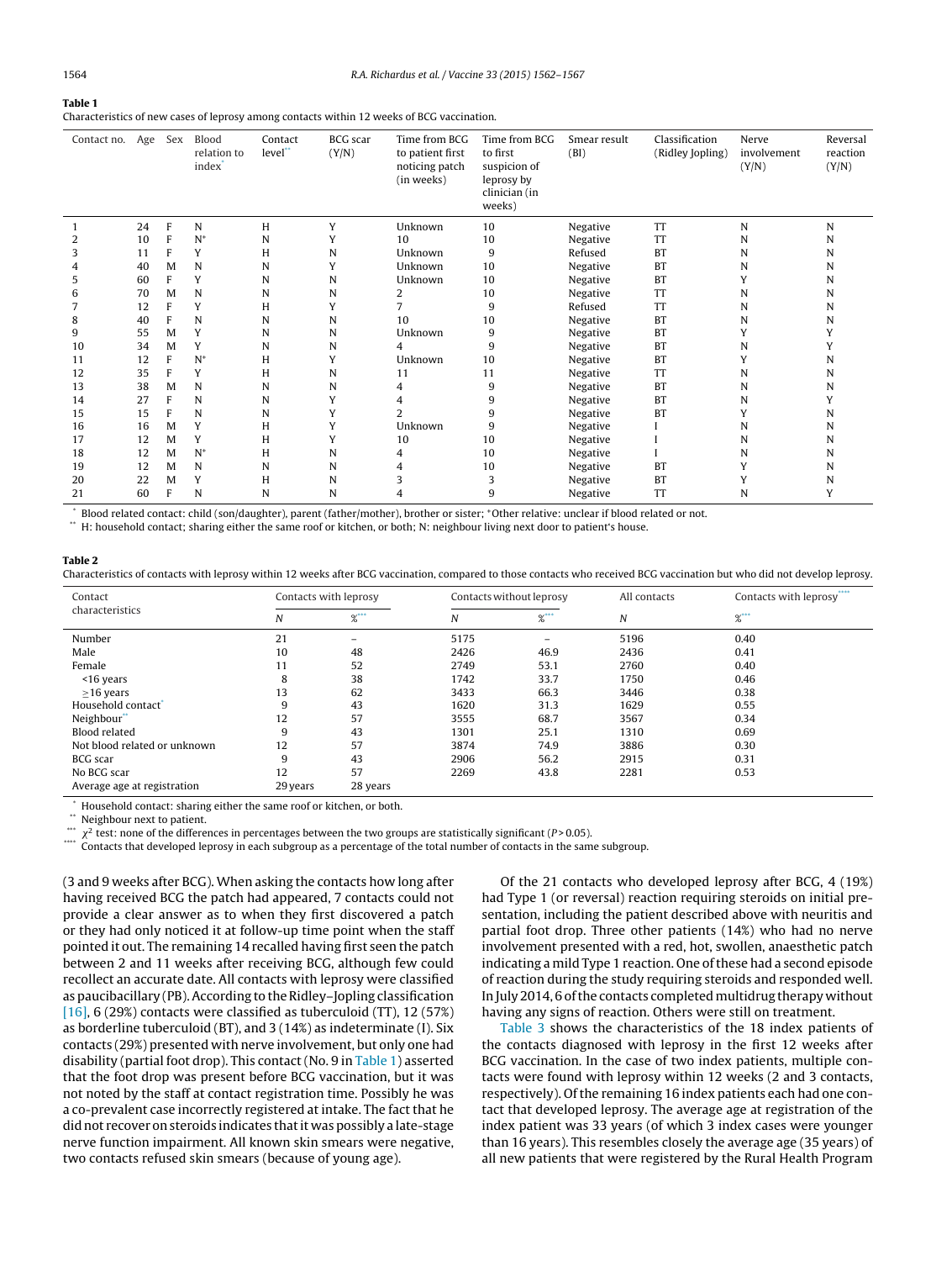<span id="page-3-0"></span>**Table 3** Characteristics of the index cases according to new cases found among healthy contacts (see [Table](#page-2-0) 1 for serial number of the new cases).

| Index patient no. | Contact patient<br>no. | Sex | Age | Classification<br>(PB/MB) | Classification<br>(Ridley-Jopling) | Smear result<br>(BI) | Duration of<br>symptoms<br>before<br>diagnosis (in<br>months) | No. of contacts<br>found at intake<br>who ever had<br>leprosy | No. of<br>co-prevalent<br>cases (contacts<br>found with<br>leprosy at<br>intake) |
|-------------------|------------------------|-----|-----|---------------------------|------------------------------------|----------------------|---------------------------------------------------------------|---------------------------------------------------------------|----------------------------------------------------------------------------------|
|                   |                        | M   | 23  | MB                        | <b>BL</b>                          | 4                    | 36                                                            |                                                               | $\mathbf{0}$                                                                     |
| 2                 |                        | F   | 55  | PB                        | <b>BT</b>                          | $\Omega$             | 12                                                            | $\Omega$                                                      |                                                                                  |
| 3                 | 3                      | F   | 30  | MB                        | <b>BT</b>                          | $\mathbf{0}$         | 72                                                            | 0                                                             |                                                                                  |
|                   |                        | M   | 26  | PB                        | <b>BT</b>                          | $\Omega$             | Not available                                                 | $\Omega$                                                      |                                                                                  |
| 5                 | 5                      | F   | 13  | PB                        | <b>BT</b>                          | $\Omega$             | 12                                                            | 0                                                             |                                                                                  |
| 6                 | 6                      | M   | 29  | PB                        | <b>BT</b>                          | $\Omega$             | 12                                                            |                                                               |                                                                                  |
|                   |                        | F   | 16  | PB                        | <b>BT</b>                          | Not taken            | 24                                                            |                                                               |                                                                                  |
| 8                 | 8                      | M   | 19  | PB                        | <b>BT</b>                          | $\Omega$             | 24                                                            |                                                               |                                                                                  |
| 9                 | 9                      | M   | 61  | MB                        | <b>BT</b>                          | $\Omega$             | 36                                                            |                                                               |                                                                                  |
| 10                | 10                     | M   | 27  | MB                        | LL                                 | 6                    | 12                                                            |                                                               |                                                                                  |
| 11                | 11                     | F   | 50  | MB                        | <b>BT</b>                          | $\Omega$             | 84                                                            |                                                               |                                                                                  |
| 12                | 12                     | M   | 9   | MB                        | <b>BT</b>                          | $\mathbf{0}$         | 5                                                             | 0                                                             |                                                                                  |
| 13                | 13                     | F   | 45  | MB                        | <b>BT</b>                          | $\bf{0}$             | 84                                                            | $\mathbf{0}$                                                  | 0                                                                                |
|                   | 14                     |     |     |                           |                                    |                      |                                                               |                                                               |                                                                                  |
|                   | 15                     |     |     |                           |                                    |                      |                                                               |                                                               |                                                                                  |
| 14                | 16                     | M   | 27  | MB                        | <b>BT</b>                          | $\mathbf{0}$         | 12                                                            | $\mathbf{0}$                                                  | $\Omega$                                                                         |
| 15                | 17                     | F   | 65  | PB                        | <b>BT</b>                          | $\mathbf{0}$         | 12                                                            | $\mathbf{0}$                                                  |                                                                                  |
|                   | 18                     |     |     |                           |                                    |                      |                                                               |                                                               |                                                                                  |
| 16                | 19                     | F   | 51  | MB                        | <b>BT</b>                          | $\mathbf{0}$         | 120                                                           | $\mathbf{0}$                                                  |                                                                                  |
| 17                | 20                     | F   | 11  | MB                        | <b>BT</b>                          | $\mathbf{0}$         | Not available                                                 | 3                                                             |                                                                                  |
| 18                | 21                     | F   | 40  | PB                        | <b>BT</b>                          | $\mathbf{0}$         | 48                                                            | $\mathbf{0}$                                                  | 0                                                                                |

in 2013 (data not shown). Among the index patients 8 (44%) were male and 10 (56%) female. In the group of all patients registered in 2013, the percentage of males and females was nearly equal. Of 18 index patients, 8 (44%) were classified as PB and 10 (56%) as MB leprosy. In the group of all patients registered in 2013, these percentages were the other way around, 66% and 34% for PB and MB, respectively. According to the Ridley-Jopling classification, all index patients were BT, except for one borderline lepromatous (BL) and one lepromatous (LL) patient. The bacterial index (BI) for most index patients was negative except for the one BL patient with a BI of 4 and the LL patient with a BI of 6. One patient refused to have a smear taken. In the 16 index patients symptoms were detected at an average of 38 months before diagnosis (range 5 to 120 months). The duration of delay was 18 months (range 1 to 264 months) in the group of patients registered in 2013. At intake six contacts (other than the contacts who were found to have leprosy within 12 weeks after BCG) of four index cases gave a history of leprosy in the past, but no details were available. One family represented an exception to this finding: the father was a smear positive MB case who was released from treatment in 1985 and restarted MB-MDT in 2013, and thus probably was the primary source of infection. One of his sons was the index case at intake of the trial and one of the other sons developed leprosy within 12 weeks after BCG vaccination. In this family there were two more family members with a history of leprosy. The father is included in Table 3 as one of the 3 contacts ever found with leprosy.

# **4. Discussion**

We found that 21 out of 5196 (0.40%) healthy contacts of newly diagnosed leprosy patients in the ongoing BCG intervention trial in Bangladesh developed clinical evidence of leprosy within 12 weeks after receiving BCG. All these 21 contacts presented with PB forms of leprosy (I, TT and BT), with a nearly equal number of males and females, and including both children and adults. Nearly half (43%) presented with signs of nerve function impairment and/or Type 1 reaction. Among the contacts with leprosy there was a high number with MB index cases (56%) and with a long average duration of symptoms before diagnosis, possibly indicating that these contacts experienced a high level of exposure over a long time.

The reported prevalence of leprosy in the four districts of northwest Bangladesh in 2013 was 0.74 per 10,000 population and the new case detection rate 0.84 per 10,000 (source: Rural Health Program). Considering the high prevalence of leprosy in this area, it is not surprising that there are many people with subclinical leprosy, some of whom may present clinical signs and symptoms for the first time after receiving BCG. Since all of these 21 cases were tuberculoid forms of leprosy, the increase of M. leprae-reactive cellular immunity may result from boosting of cell-mediated immunity by homologues M. leprae antigens present in BCG. Alternatively, BCG vaccination has been shown to induce epigenetic reprogramming of innate cells leading to increased cytokine production in response to related and nonrelated pathogens for up to 3 months after vaccination, a phenomenon called trained immunity [\[17\].](#page-5-0)

Past studies have shown sporadically that BCG may induce clinical expression of leprosy skin lesions in the short term [\[18,19\].](#page-5-0) In fact, this phenomenon was discussed as early as 1960, when an editorial in the International Journal of Leprosy addressed 'BCGinduced activations' and referred to two case reports in the French literature in 1958 [\[18\].](#page-5-0) Data from the Karonga Prevention Trial between 1986 and 1989 in Malawi indicated that protection against leprosy is afforded by a repeated BCG vaccination, even during the first year after revaccination, but that the case series is too small to confirm early 'induction' of leprosy after BCG [\[20\].](#page-5-0) The main reason for paucity of information in literature about this issue is that most trials only include long-term follow-up, often starting 1 year after vaccination. Taking into accountin particular the data described for BCG vaccination of contacts in Brazil [\[11\],](#page-5-0) we anticipated a probable increase in new leprosy patients in the first year after BCG, although we had not expected this to occur as early (within 12 weeks) after BCG vaccination, as was observed in the current study. Düppre et al. [\[11\]](#page-5-0) hypothesized that the accelerated manifestations of tuberculoid leprosy after BCG vaccination found in their study in Brazil, reflected the influence of BCG in catalyzing the existing antimycobacterial immunity in subjects infected with M. leprae before or immediately after BCG vaccination. In line with the Brazilian study, we also found predominantly tuberculoid forms of leprosy.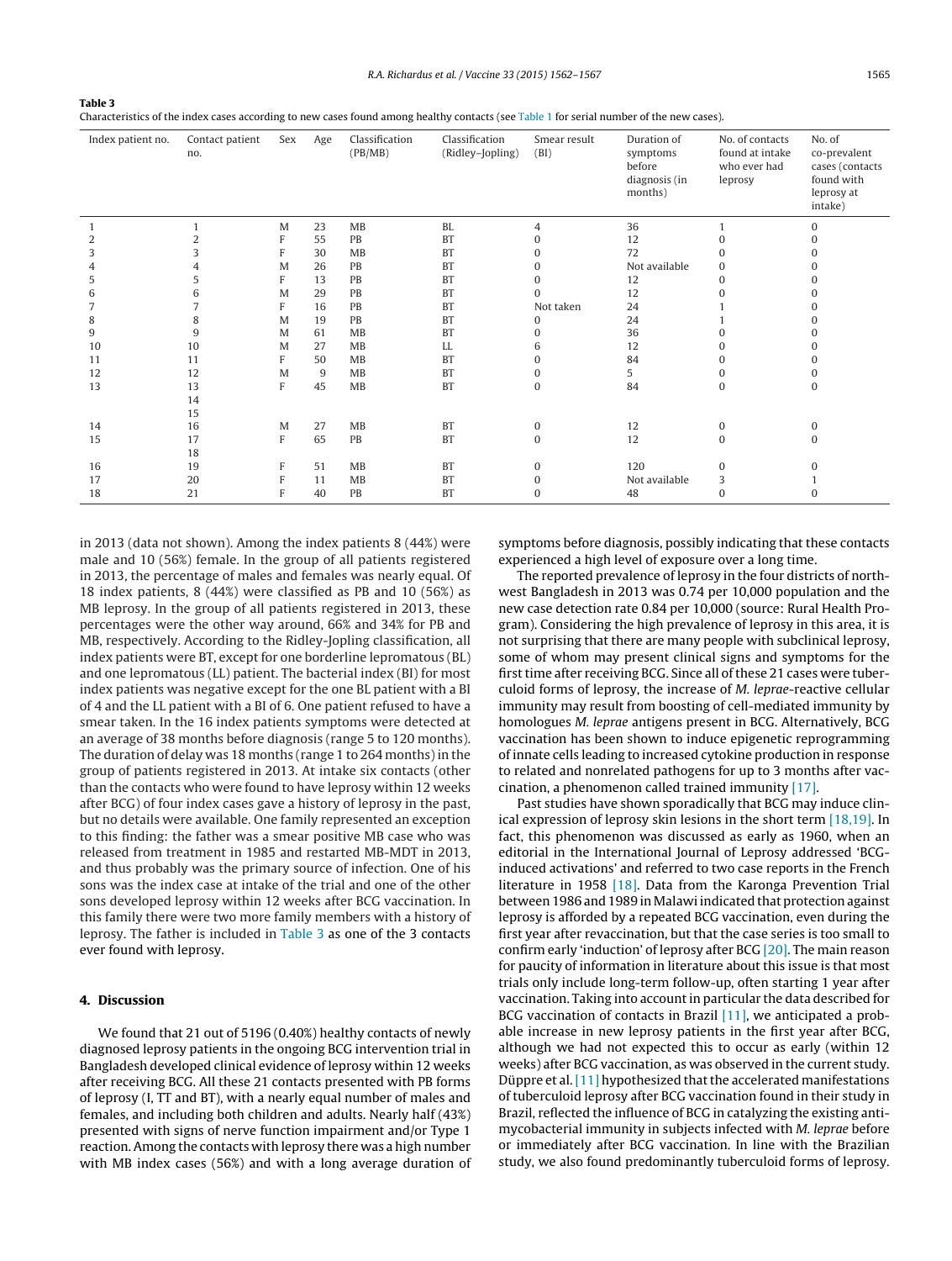<span id="page-4-0"></span>The incidence rate in the Brazilian study in the first year was higher among the contacts without a BCG scar than among those with a scar. We found a similar tendency in our study, although the difference was not very large. Finally, among the contacts who developed leprosy soon after BCG, there was a relative high number of contacts with manifestations of Type 1 reaction, which was not described in the Brazilian study.

Live vaccines, in particular BCG, have a nonspecific beneficial effect on overall mortality when administered early in life, more than can be explained by the targeted infection  $[21]$ . In fact children with a scar or a positive skin test resulting from BCG vaccination, exhibit an overall reduction in child mortality of around 50% [\[22\].](#page-5-0) In adults, immunization with BCG causes increased levels of proinflammatory cytokines TNF and IL-1 $\beta$  in response to BCG-related stimuli that is maintained for up to three months after vaccination [\[23\].](#page-5-0) The adaptive immune response after BCG vaccination is clearly Th1-skewed and results in Mtb- and M. leprae-specific, IFN- $\gamma$  producing CD4<sup>+</sup> T cells that provide an early response to these mycobacteria and are associated with some degree of protection  $[24]$ . However, as is evident from several studies, the IFN- $\gamma$ response induced by BCG vaccination does not correlate with protection [\[25–27\].](#page-5-0) In addition, Th17 helper cells producing IL-17 and IL-22 are produced as well which are beneficial for protection against pathogens at mucosal sites [\[28\].](#page-5-0)

In 1989, Bagshawe et al.[\[29\]](#page-5-0) also already hypothesized that prevailing immunity to mycobacterial antigens is largely responsible for clinical manifestations of PB leprosy and that the non-specific immune stimulation induced by BCG vaccination can precipitate clinical signs and symptoms of leprosy in people incubating the disease and cause upgrading of established lesions, especially in indeterminate or borderline leprosy. In the Karimui trial in Papua New Guinea [\[29\],](#page-5-0) a 47% protection against clinical leprosy by BCG was demonstrated. However, they provided evidence for accelerated manifestation of tuberculoid leprosy in children vaccinated when under 5 years of age. In our study, children less than 5 years old were excluded, but we observed this phenomenon among all other ages.

Among the index cases in our study more than half had MB leprosy, with an average duration of symptoms before diagnosis of over three years, compared with 18 months in all newly registered leprosy patients in the Rural Health Program in 2013.We also found that in the group of 21 contacts that developed leprosy, a higher proportion were blood relative and/or a household contact of the index patient than in the group of contacts that did not develop leprosy. These factors represents a high level of exposure over a long duration and possibly increased susceptibility for leprosy, but definite conclusions on the relationship between level of exposure and chance of contacts to develop leprosy soon after BCG vaccination cannot be drawn until the trial is completed and immunological and gene expression data are available.

Presentation of leprosy as part of an immune reconstitution inflammatory syndrome (IRIS) in HIV infected individuals or AIDS patients starting their highly antiretroviral active (HAART) therapy has been described [\[30,31\].](#page-5-0) Previously, Deps et al. [\[30\]](#page-5-0) proposed the case definition for IRIS in leprosy as leprosy and/or Type 1 reaction and erythema nodosum leprosum (ENL or Type 2 reaction) developing within 6 months after initiation of HAART. They found that 89.5% of the leprosy/IRIS cases presented a histopathological diagnosis of TT or BT leprosy. The mean time until onset of IRIS after initiating HAART was 8.7 weeks. Fifty-seven percent of the leprosy patients presented within 8–12 weeks after initiating HAART [\[31\].](#page-5-0) Two main forms of leprosy as IRIS occurring in the first few months of HAART were identified [\[30\].](#page-5-0) The first type is an inflammatory 'unmasking' of a previously untreated M. leprae infection, the second (less commonly occurring) is a paradoxical clinical deterioration in pre-existing leprosy during which the

patient developed HAART-associated Type 1 reaction. We propose that a comparable process leads to presentation of clinically apparent leprosy after BCG vaccination of contacts of leprosy patients.

In our trial we found an unexpectedly high proportion of new leprosy patients among apparently healthy household contacts of leprosy patients in the first 12 weeks after receiving BCG vaccination. When all follow-up data of the trial are available, we will compare PB/MB proportions in new cases arising among contacts at different time points after BCG vaccination and in a group without BCG vaccination. If a higher proportion of contacts present with PB leprosy in the first 12 weeks after BCG and later (in the following 1–2 years) a higher proportion of contacts present with MB leprosy, this would support the theory that BCG accelerates the immune response and reveals highly immunologically active forms of subclinical leprosy first. In fact BCG vaccination given to household contacts of leprosy patients could actually identify this important group, who will then receive proper treatment at an early stage. However this does not imply that BCG should be seen as a legitimate diagnostic test for pre-clinical leprosy. Further investigation including analysis of the cytokine/chemokine range induced after BCG vaccination  $[32]$ , is necessary to understand this phenomenon. Differentiation of the patients through epidemiological and immunological studies will be undertaken, in order to carefully consider the implications of giving BCG vaccination to contacts of newly diagnosed leprosy patients as immunoprophylaxis as part of a leprosy control programme.

# **Ethical approval**

The national Research Ethics Committee (Bangladesh Medical Research Council) has approved the study protocol (Ref no. BMRC/NREC/2010-2013/1534).

## **Funding statement**

This study was supported by the Order of Malta-Grantsfor-Leprosy-Research (MALTALEP), the Q.M. Gastmann-Wichers Foundation, and the Netherlands Leprosy Relief Foundation (NLR; ILEP#: 7020273) together with the Turing Foundation.

## **Conflict of interest statement**

The authors declare that they have no conflict of interest.

# **Acknowledgements**

The authors gratefully acknowledge all patients and contacts for participating in this study. Erasmus MC, LUMC and TLMI are part of the IDEAL (Initiative for Diagnostic and Epidemiological Assays for Leprosy) Consortium. The Rural Health Program (RHP) is supported by The Leprosy Mission International (TLMI). We are indebted to the RHP staff for recruitment of study participants and sample collection.

# **References**

- [1] [Colditz](http://refhub.elsevier.com/S0264-410X(15)00183-8/sbref0165) [GA,](http://refhub.elsevier.com/S0264-410X(15)00183-8/sbref0165) [Brewer](http://refhub.elsevier.com/S0264-410X(15)00183-8/sbref0165) [TF,](http://refhub.elsevier.com/S0264-410X(15)00183-8/sbref0165) [Berkey](http://refhub.elsevier.com/S0264-410X(15)00183-8/sbref0165) [CS,](http://refhub.elsevier.com/S0264-410X(15)00183-8/sbref0165) [Wilson](http://refhub.elsevier.com/S0264-410X(15)00183-8/sbref0165) [ME,](http://refhub.elsevier.com/S0264-410X(15)00183-8/sbref0165) [Burdick](http://refhub.elsevier.com/S0264-410X(15)00183-8/sbref0165) [E,](http://refhub.elsevier.com/S0264-410X(15)00183-8/sbref0165) [Fineberg](http://refhub.elsevier.com/S0264-410X(15)00183-8/sbref0165) [HV,](http://refhub.elsevier.com/S0264-410X(15)00183-8/sbref0165) [et](http://refhub.elsevier.com/S0264-410X(15)00183-8/sbref0165) [al.](http://refhub.elsevier.com/S0264-410X(15)00183-8/sbref0165) [Efficacy](http://refhub.elsevier.com/S0264-410X(15)00183-8/sbref0165) [of](http://refhub.elsevier.com/S0264-410X(15)00183-8/sbref0165) [BCG](http://refhub.elsevier.com/S0264-410X(15)00183-8/sbref0165) [vaccine](http://refhub.elsevier.com/S0264-410X(15)00183-8/sbref0165) [in](http://refhub.elsevier.com/S0264-410X(15)00183-8/sbref0165) [the](http://refhub.elsevier.com/S0264-410X(15)00183-8/sbref0165) [prevention](http://refhub.elsevier.com/S0264-410X(15)00183-8/sbref0165) [of](http://refhub.elsevier.com/S0264-410X(15)00183-8/sbref0165) [tuberculosis:](http://refhub.elsevier.com/S0264-410X(15)00183-8/sbref0165) [meta-analysis](http://refhub.elsevier.com/S0264-410X(15)00183-8/sbref0165) [of](http://refhub.elsevier.com/S0264-410X(15)00183-8/sbref0165) [the](http://refhub.elsevier.com/S0264-410X(15)00183-8/sbref0165) [published](http://refhub.elsevier.com/S0264-410X(15)00183-8/sbref0165) [literature.](http://refhub.elsevier.com/S0264-410X(15)00183-8/sbref0165) [JAMA](http://refhub.elsevier.com/S0264-410X(15)00183-8/sbref0165) [1994;271\(9\):698](http://refhub.elsevier.com/S0264-410X(15)00183-8/sbref0165)–[702.](http://refhub.elsevier.com/S0264-410X(15)00183-8/sbref0165)
- [2] [Lalor](http://refhub.elsevier.com/S0264-410X(15)00183-8/sbref0170) [MK,](http://refhub.elsevier.com/S0264-410X(15)00183-8/sbref0170) [Ben-Smith](http://refhub.elsevier.com/S0264-410X(15)00183-8/sbref0170) [A,](http://refhub.elsevier.com/S0264-410X(15)00183-8/sbref0170) [Gorak-Stolinska](http://refhub.elsevier.com/S0264-410X(15)00183-8/sbref0170) [P,](http://refhub.elsevier.com/S0264-410X(15)00183-8/sbref0170) [Weir](http://refhub.elsevier.com/S0264-410X(15)00183-8/sbref0170) [RE,](http://refhub.elsevier.com/S0264-410X(15)00183-8/sbref0170) [Floyd](http://refhub.elsevier.com/S0264-410X(15)00183-8/sbref0170) [S,](http://refhub.elsevier.com/S0264-410X(15)00183-8/sbref0170) [Blitz](http://refhub.elsevier.com/S0264-410X(15)00183-8/sbref0170) [R,](http://refhub.elsevier.com/S0264-410X(15)00183-8/sbref0170) [et](http://refhub.elsevier.com/S0264-410X(15)00183-8/sbref0170) [al.](http://refhub.elsevier.com/S0264-410X(15)00183-8/sbref0170) [Popu](http://refhub.elsevier.com/S0264-410X(15)00183-8/sbref0170)[lation](http://refhub.elsevier.com/S0264-410X(15)00183-8/sbref0170) [differences](http://refhub.elsevier.com/S0264-410X(15)00183-8/sbref0170) [in](http://refhub.elsevier.com/S0264-410X(15)00183-8/sbref0170) [immune](http://refhub.elsevier.com/S0264-410X(15)00183-8/sbref0170) [responses](http://refhub.elsevier.com/S0264-410X(15)00183-8/sbref0170) [to](http://refhub.elsevier.com/S0264-410X(15)00183-8/sbref0170) [Bacille](http://refhub.elsevier.com/S0264-410X(15)00183-8/sbref0170) [Calmette-Guérin](http://refhub.elsevier.com/S0264-410X(15)00183-8/sbref0170) [vaccination](http://refhub.elsevier.com/S0264-410X(15)00183-8/sbref0170) [in](http://refhub.elsevier.com/S0264-410X(15)00183-8/sbref0170) [infancy.](http://refhub.elsevier.com/S0264-410X(15)00183-8/sbref0170) [J](http://refhub.elsevier.com/S0264-410X(15)00183-8/sbref0170) [Infect](http://refhub.elsevier.com/S0264-410X(15)00183-8/sbref0170) [Dis](http://refhub.elsevier.com/S0264-410X(15)00183-8/sbref0170) [2009;199\(6\):795](http://refhub.elsevier.com/S0264-410X(15)00183-8/sbref0170)–[800.](http://refhub.elsevier.com/S0264-410X(15)00183-8/sbref0170)
- [3] [Lalor](http://refhub.elsevier.com/S0264-410X(15)00183-8/sbref0175) [MK,](http://refhub.elsevier.com/S0264-410X(15)00183-8/sbref0175) [Floyd](http://refhub.elsevier.com/S0264-410X(15)00183-8/sbref0175) [S,](http://refhub.elsevier.com/S0264-410X(15)00183-8/sbref0175) [Gorak-Stolinska](http://refhub.elsevier.com/S0264-410X(15)00183-8/sbref0175) [P,](http://refhub.elsevier.com/S0264-410X(15)00183-8/sbref0175) [Ben-Smith](http://refhub.elsevier.com/S0264-410X(15)00183-8/sbref0175) [A,](http://refhub.elsevier.com/S0264-410X(15)00183-8/sbref0175) [Weir](http://refhub.elsevier.com/S0264-410X(15)00183-8/sbref0175) [RE,](http://refhub.elsevier.com/S0264-410X(15)00183-8/sbref0175) [Smith](http://refhub.elsevier.com/S0264-410X(15)00183-8/sbref0175) [SG,](http://refhub.elsevier.com/S0264-410X(15)00183-8/sbref0175) [et](http://refhub.elsevier.com/S0264-410X(15)00183-8/sbref0175) [al.](http://refhub.elsevier.com/S0264-410X(15)00183-8/sbref0175) [BCG](http://refhub.elsevier.com/S0264-410X(15)00183-8/sbref0175) [vaccination](http://refhub.elsevier.com/S0264-410X(15)00183-8/sbref0175) [induces](http://refhub.elsevier.com/S0264-410X(15)00183-8/sbref0175) [different](http://refhub.elsevier.com/S0264-410X(15)00183-8/sbref0175) [cytokine](http://refhub.elsevier.com/S0264-410X(15)00183-8/sbref0175) [profiles](http://refhub.elsevier.com/S0264-410X(15)00183-8/sbref0175) [following](http://refhub.elsevier.com/S0264-410X(15)00183-8/sbref0175) [infant](http://refhub.elsevier.com/S0264-410X(15)00183-8/sbref0175) [BCG](http://refhub.elsevier.com/S0264-410X(15)00183-8/sbref0175) [vac](http://refhub.elsevier.com/S0264-410X(15)00183-8/sbref0175)[cination](http://refhub.elsevier.com/S0264-410X(15)00183-8/sbref0175) [in](http://refhub.elsevier.com/S0264-410X(15)00183-8/sbref0175) [the](http://refhub.elsevier.com/S0264-410X(15)00183-8/sbref0175) [UK](http://refhub.elsevier.com/S0264-410X(15)00183-8/sbref0175) [and](http://refhub.elsevier.com/S0264-410X(15)00183-8/sbref0175) [Malawi.](http://refhub.elsevier.com/S0264-410X(15)00183-8/sbref0175) [J](http://refhub.elsevier.com/S0264-410X(15)00183-8/sbref0175) [Infect](http://refhub.elsevier.com/S0264-410X(15)00183-8/sbref0175) [Dis](http://refhub.elsevier.com/S0264-410X(15)00183-8/sbref0175) [2011;204\(7\):1075–85.](http://refhub.elsevier.com/S0264-410X(15)00183-8/sbref0175)
- [4] [Lalor](http://refhub.elsevier.com/S0264-410X(15)00183-8/sbref0180) [MK,](http://refhub.elsevier.com/S0264-410X(15)00183-8/sbref0180) [Smith](http://refhub.elsevier.com/S0264-410X(15)00183-8/sbref0180) [SG,](http://refhub.elsevier.com/S0264-410X(15)00183-8/sbref0180) [Floyd](http://refhub.elsevier.com/S0264-410X(15)00183-8/sbref0180) [S,](http://refhub.elsevier.com/S0264-410X(15)00183-8/sbref0180) [Gorak-Stolinska](http://refhub.elsevier.com/S0264-410X(15)00183-8/sbref0180) [P,](http://refhub.elsevier.com/S0264-410X(15)00183-8/sbref0180) [Weir](http://refhub.elsevier.com/S0264-410X(15)00183-8/sbref0180) [RE,](http://refhub.elsevier.com/S0264-410X(15)00183-8/sbref0180) [Blitz](http://refhub.elsevier.com/S0264-410X(15)00183-8/sbref0180) [R,](http://refhub.elsevier.com/S0264-410X(15)00183-8/sbref0180) [et](http://refhub.elsevier.com/S0264-410X(15)00183-8/sbref0180) [al.](http://refhub.elsevier.com/S0264-410X(15)00183-8/sbref0180) [Com](http://refhub.elsevier.com/S0264-410X(15)00183-8/sbref0180)[plex](http://refhub.elsevier.com/S0264-410X(15)00183-8/sbref0180) [cytokine](http://refhub.elsevier.com/S0264-410X(15)00183-8/sbref0180) [profiles](http://refhub.elsevier.com/S0264-410X(15)00183-8/sbref0180) [induced](http://refhub.elsevier.com/S0264-410X(15)00183-8/sbref0180) [by](http://refhub.elsevier.com/S0264-410X(15)00183-8/sbref0180) [BCG](http://refhub.elsevier.com/S0264-410X(15)00183-8/sbref0180) [vaccination](http://refhub.elsevier.com/S0264-410X(15)00183-8/sbref0180) [in](http://refhub.elsevier.com/S0264-410X(15)00183-8/sbref0180) [UK](http://refhub.elsevier.com/S0264-410X(15)00183-8/sbref0180) [infants.](http://refhub.elsevier.com/S0264-410X(15)00183-8/sbref0180) [Vaccine](http://refhub.elsevier.com/S0264-410X(15)00183-8/sbref0180) [2010;28\(6\):1635–41.](http://refhub.elsevier.com/S0264-410X(15)00183-8/sbref0180)